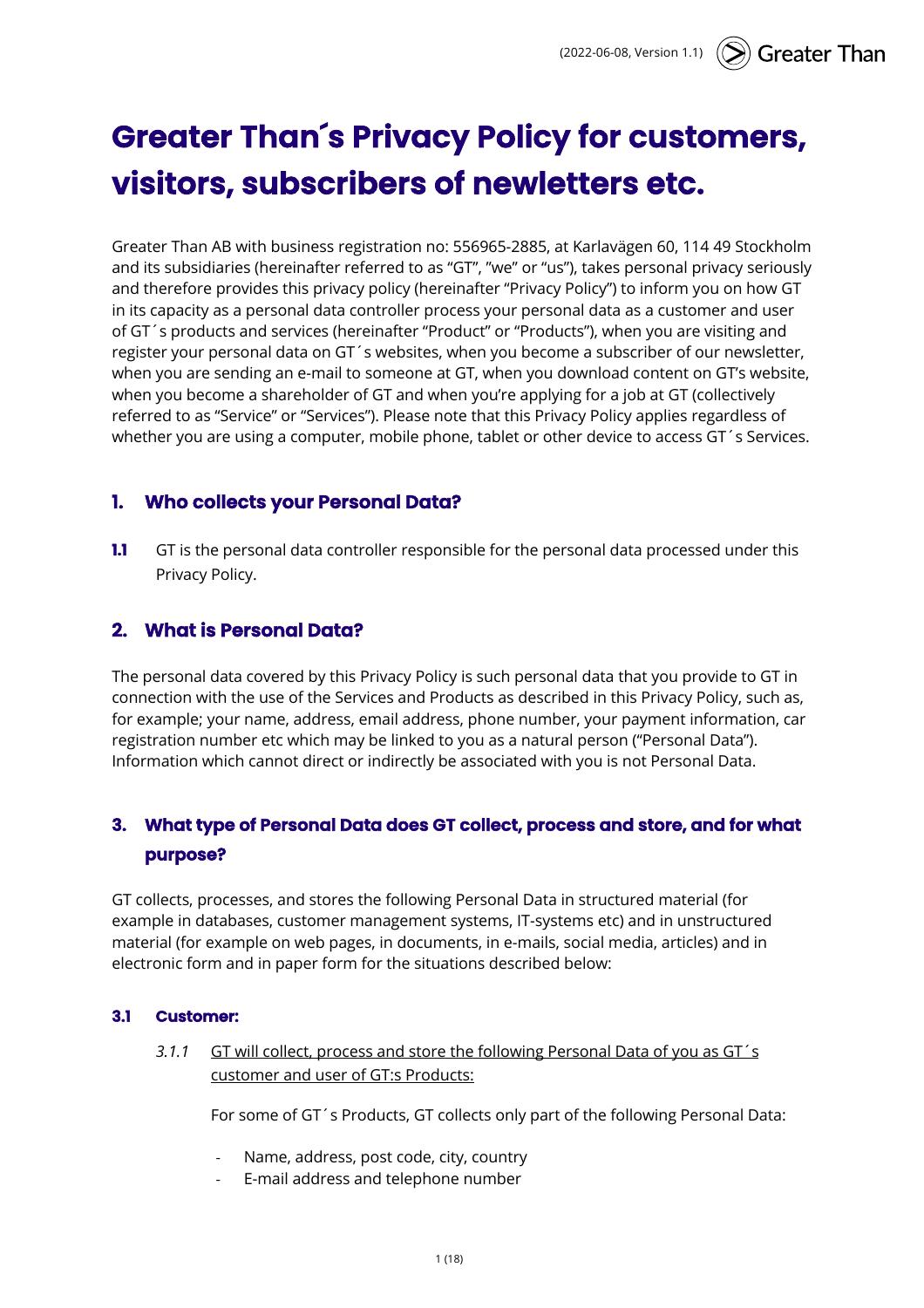- Social security number
- Civil status
- Gender
- The price of your car insurance
- Name of your insurance company where your car is insured
- IP-address
- Registration number of your car
- Your driving pattern (acceleration, speed, breaks, turns and G-forces)
- Your carbon dioxide emissions
- Your driving log
- Your core score for each trip
- Your GPS location and start and end points of your journey
- Annual driven kilometers
- Annual premium of your car insurance
- A credit check of you
- Your bank account and financial information
- A videotaping of you at the entrance of GT:s office door when you're visiting GT:s office

## *3.1.2* For what purposes do GT collect, process, and store your Personal Data as a customer of GT?

- To fulfil the agreement GT entered with you as a customer
- For fulfilling GT´s obligation under law or other statute
- To provide and administer the Product GT is offering to you as a customer (e.g. to calculate the price of your car insurance, to analyse your driving during each trip, to reward you for safe and eco driving, to ensure driving safety, to analyse customer driving safety patterns, to send notifications on your smart driving performance)
- To provide service
- To meet your requests as a customer
- For your payment and accounting purposes
- For invoicing
- For work on quality
- To check if you have any payment defaults and make a credit check
- To ensure customer recognition
- For risk calculation, risk management, analyses, business-, operational- and method development
- For auditing, marketing (e.g. create business card for the employee) and accounting purposes
- For claims and insurance matters
- To personalize and improve your user experience of the Product
- To send notifications and messages through e-mail, phone and electronic communication (such as SMS or e-mail)
- To market our Products
- To inform you regarding updates of the Products and our policies
- Improve and develop the Products
- To develop new services and products
- Analyse your usage of the Product and ensure the technical functionality of the Product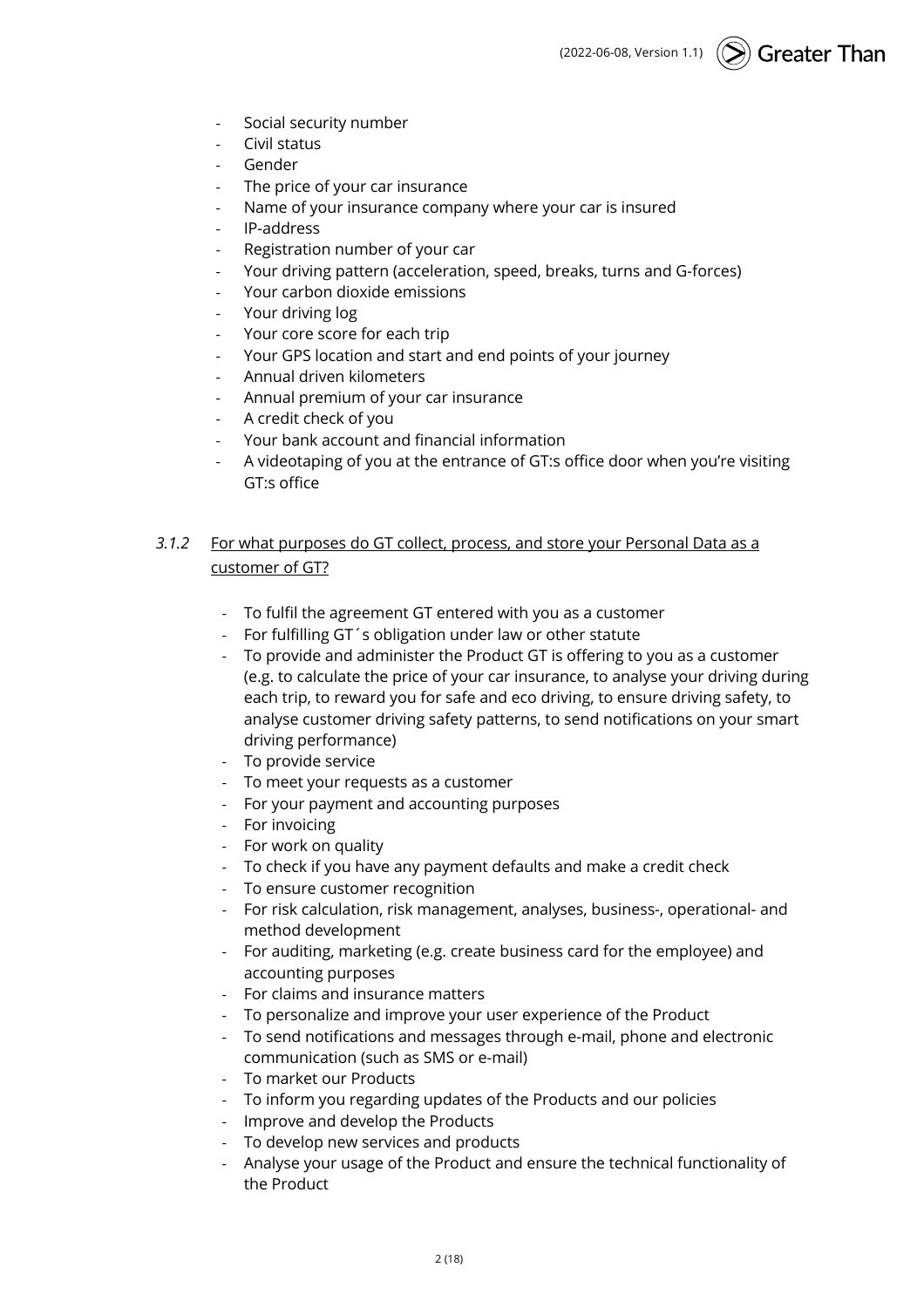(2022-06-08, Version 1.1) Greater Than

- Prevent usage of the Product in violation of the terms of the agreement of the Product
- Forestall and investigate misuse of the Product and fulfil obligations in accordance with the law
- For confidentiality, administrative and education issues,
- For quality works
- For statistical purposes and trends
- For security reasons; video surveillance of the visitors at the entrance of GT:s office for security reasons.
- For payment defaults by making a credit check
- For handling complaints
- For market analyses
- For making automate decisions to determine whether you have a smart driving pattern.
- GT need to collect your social security number and registration number of your car to be able to calculate the price of your car insurance by request over the internet.
- By using your social security number and the registration number of your car GT collect information regarding where you live (country and municipality), phone number, whether you are above 18 years age and currently have a driver's license, a car and car inspection data.

#### *3.1.3* How do GT gain access to your Personal Data as GT´s customer?

Most of the Personal Data that GT process about you is collected directly from you as a customer, which includes the types of Personal Data that is generated through your use of our Products. GT can from time to time also collect and process Personal Data from other sources such as register from governmental agencies or other private and public register such as partners, advertising networks, network providers or other partners which help us understand user activities, your preferences or to improve and personalize the Product. GT only ask you for the Personal Data that GT need to perform our contractual and statutory obligations towards you and the company you represent.

Personal Data that you provide GT and that GT do not need for any of the purposes that we process personal information for is deleted promptly. In the event that GT process such information about you to any other extent than described in this Privacy Policy, GT will ensure that we are entitled to do so by law and that you are informed of the processing.

#### *3.1.4* On what legal basis do GT process your Personal Data as a customer?

GT process your Personal Data in order to perform our obligations to you as our customer. The legal bases on which GT process your Personal Data are therefore part of the contract you entered with GT and also for GT's fulfilment of legal obligations according to law (e.g. The Credit Information Act).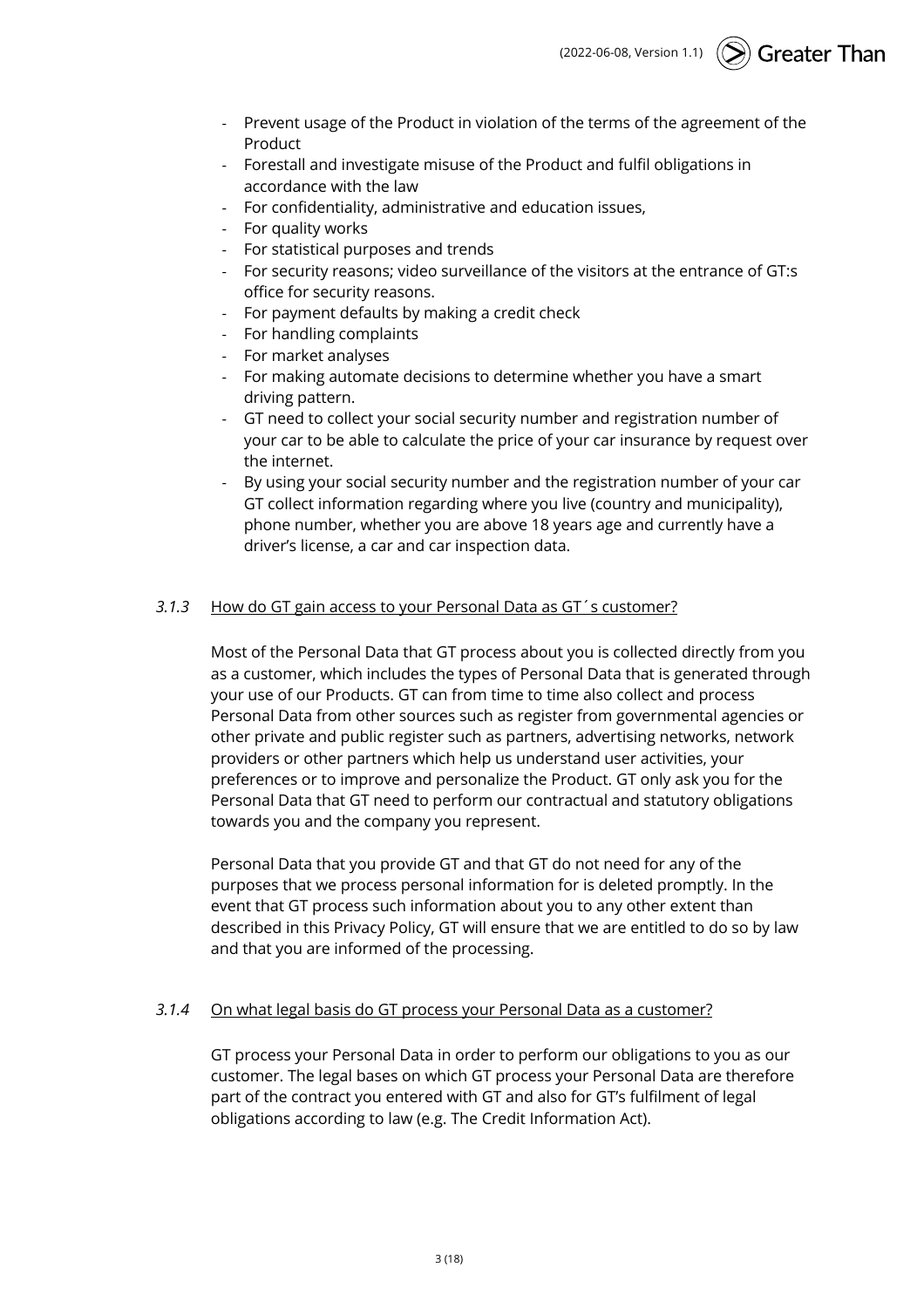## **3.2 Visitor on GT:s website**

*3.2.1* GT will collect, process and store the following Personal Data of you when you register yourself on GT:s website greaterthan.eu:

Your name, title, address, employer, e-mail address, telephone number, country, IP-address.

- *3.2.2* For what purposes do GT collect, process and store your Personal Data when you as a visitor register yourself on GT:s website?
	- To provide you with the Product or Products that you request or the function you wish to make use of on the website.
	- For statistical purposes
	- For administrative issues
	- For marketing purposes
	- To personalize and improve your experience of the Product
	- To personalize and improve marketing messaging
	- Improve and develop the Product
	- To develop new services and products

#### *3.2.3* How do GT gain access to your Personal Data as a visitor on GT:s website?

The Personal Data that GT processes about you is collected from you when you register your name, e-mail address etc on our website. We can also from time to time collect, complete and process Personal Data from other sources, for example register from governmental agencies or other private and public register such as partners, advertising networks, network providers or other partners which helps us understand user activities, your preferences or to improve and personalize the Product.

#### *3.2.4* On what legal basis do GT process your Personal Data as a visitor on our website?

The legal bases on which GT process your Personal Data as a visitor on our website is legitimate interest, i.e. our interest as a supplier in informing you about news and updates to GT's Products and functions on our website outweighs the interest of you in not having you Personal Data processed for this purpose.

#### **3.3 Subscriber of GT:'s newsletter**

- *3.3.1* GT will collect, process and store the following Personal Data of you when you subscribe to our newsletter:
	- Name
	- Email-address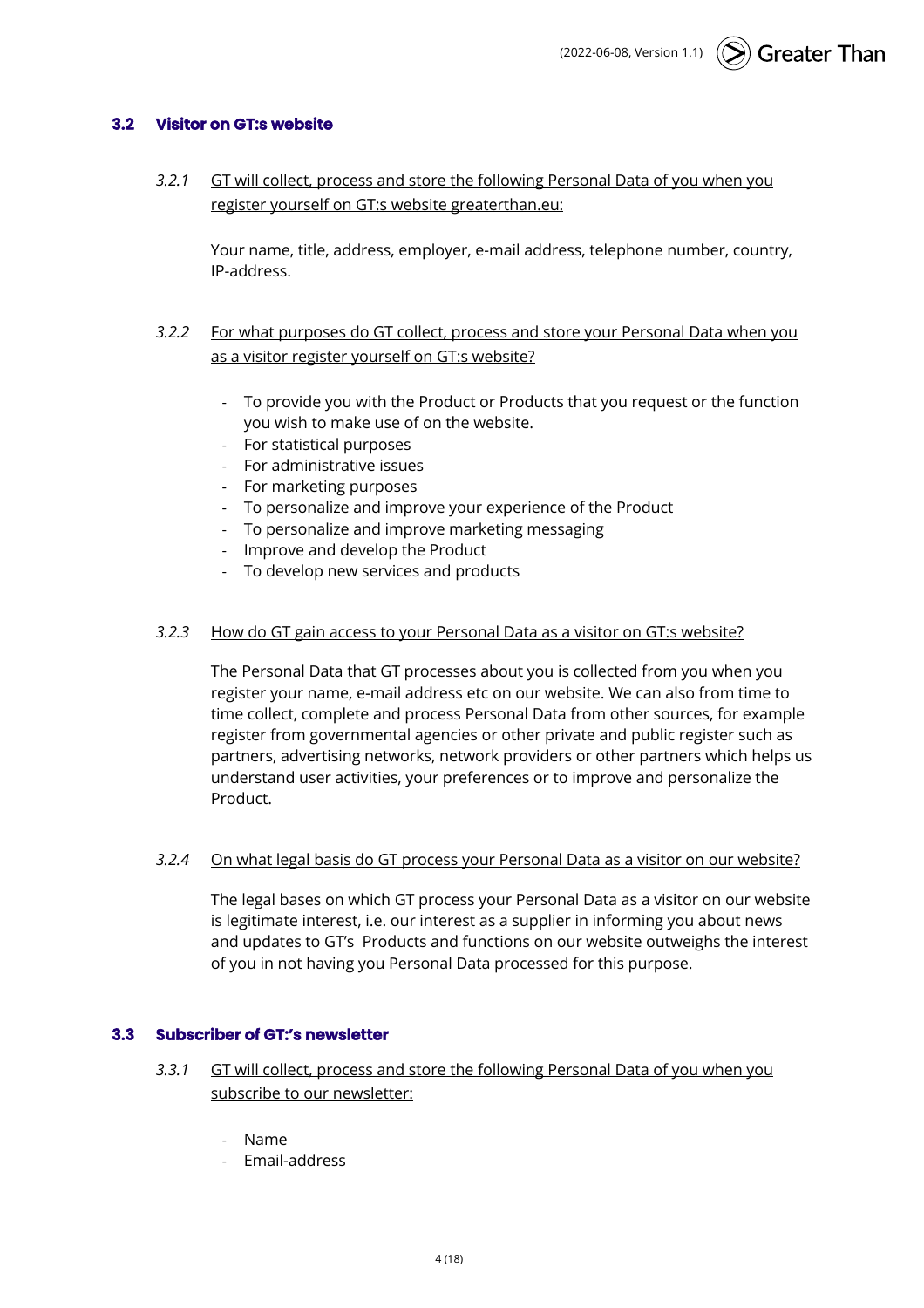## *3.3.2* For what purposes do GT collect, process and store your Personal Data when you become a subscriber of GT:'s newsletter?

- For marketing purposes
- For statistical purposes
- For administrative issues

#### *3.3.3* How do GT gain access to your Personal Data as a subscriber of GT:'s newsletter?

The Personal Data that GT processes about you is collected when you register your name, e-mail address etc on our website.

## *3.3.4* On what legal basis do GT process your Personal Data as a subscriber of GT:'s newsletter?

The legal basis on which GT processes your Personal Data as a subscriber of GT's newsletter is the agreement we enter with you when you are signing up for our newsletter.

### **3.4 Sending e-mails to GT**

*3.4.1* GT will collect, process and store the following Personal Data of you when you are sending an e-mail to GT.

Depending on the purpose of the e-mail and who the sender is, GT will in certain cases only collect parts of the following Personal Data of the sender.

- Name, address, postal code, city, country
- Title
- E-mail address & telephone number
- Website
- Employer
- Registration number of the employer
- Picture

## *3.4.2* For what purposes do GT collect, process and store your Personal Data when you are sending an e-mail to GT?

Depending on who the sender is and the purpose of the e-mail, GT will in some cases only collect Personal Data for parts of the following purposes:

- To fulfil the agreement GT entered with you
- For fulfilling GT´s obligation under law or other statute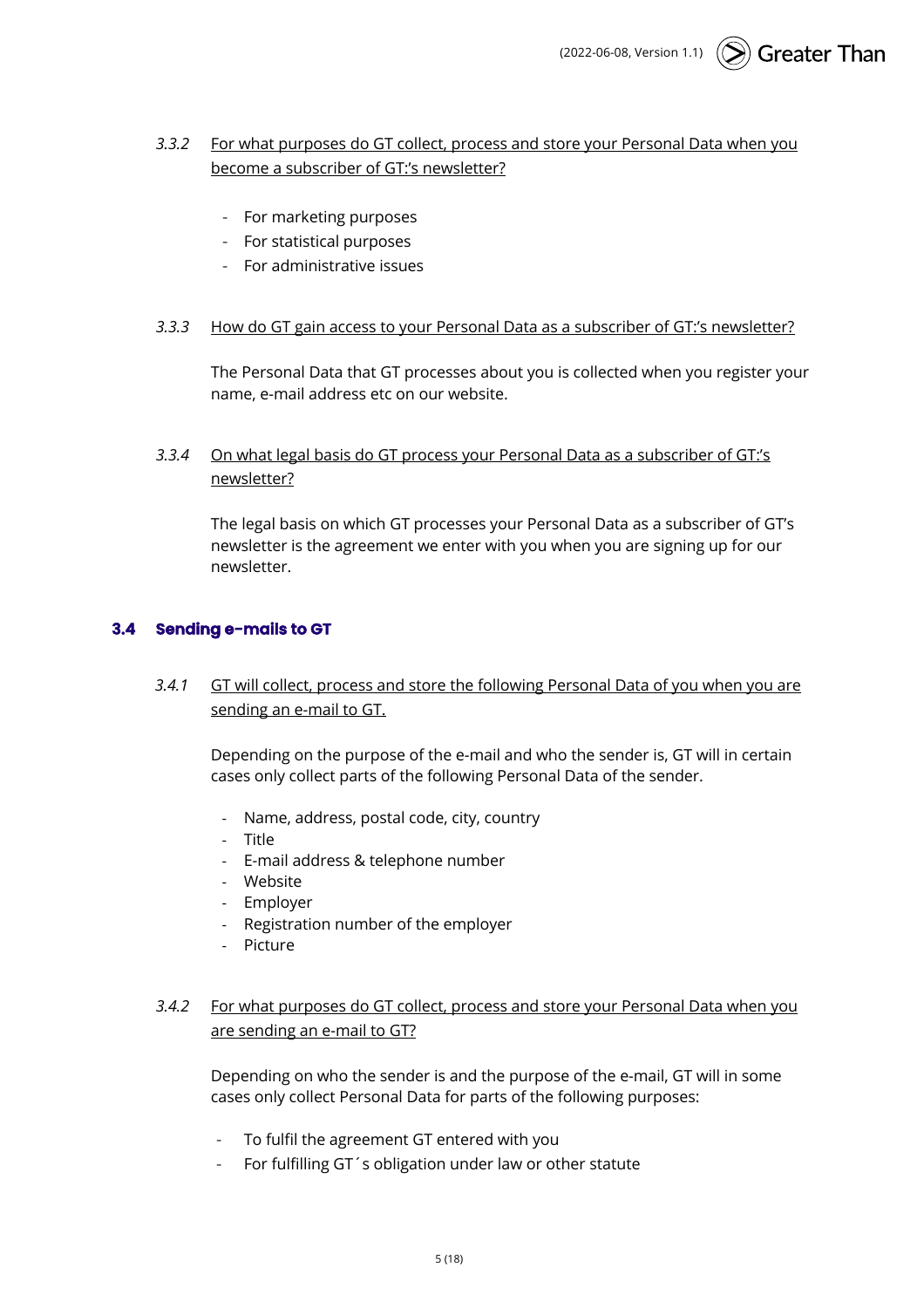- To provide and administer the Product GT is offering to you or the function the visitor wants to use on the websit
- For payment and accounting purposes
- For invoicing
- To check if you have any payment defaults and make a credit check
- To ensure customer recognition
- For risk calculation, risk management, analyses, business- and method development
- For auditing, marketing (e.g. create business card for the employee) and accounting purposes
- For claim matters
- To personalize and improve your experience of the Product
- To marketing our Products
- To inform you regarding updates of the Products and our policies
- Improve and develop the existing Products
- To develop new services and products
- Analyse your usage of the Product and ensure the technical functionality of the Product
- Prevent usage of the Product in violation of the terms of the agreement of the Product
- Forestall and investigate misuse of the Product and fulfil obligations in accordance with the law
- For confidentiality, administrative and education issues,
- For quality works
- For statistical purposes
- For cooperation issues
- For security reasons
- For payment defaults by making a credit check
- For making automate decisions to determine whether you have a smart driving pattern.
- To provide the functioning you wish to make use of
- Customize and improve the customers experience of the Product
- For work on quality
- For handling complaints
- For market analyses
- For co-operations
- For recruitment purposes
- For information provisions
- For business developments
- For accounting
- Dispute resolution

## *3.4.3* How do GT gain access to your Personal Data?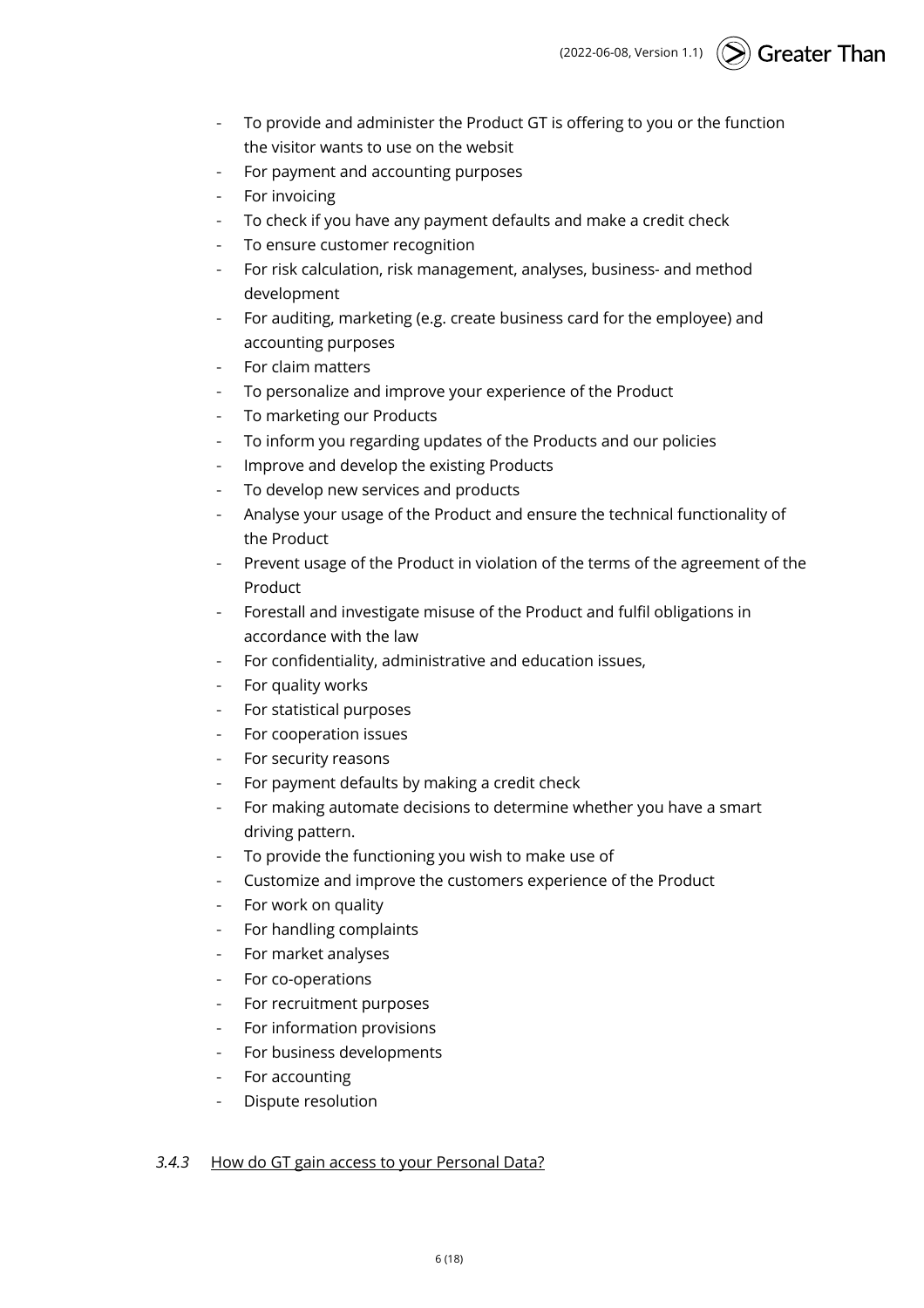The Personal Data that GT process about you is collected when you are sending us an e-mail.

*3.4.4* On what legal basis do GT process your Personal Data when you are sending an email to us?

GT process Personal Data in incoming e-mails with the legal base legitimate interest; i.e. our interest in receiving information, informing and answering your questions in your e-mails outweighs the interest of you in not having your Personal Data processed for this purpose.

#### **3.5 Download of content on GT:'s website**

- *3.5.1* GT will collect, process and store the following Personal Data of you when you download content, e.g. white papers, product sheets, guides, on GT´s website;
	- Name
	- Role & title
	- E-mail address
	- Company name/Employer
	- Address
	- Country
	- Industry
- *3.5.2* For what purposes do GT collect, process and store your Personal Data when you download content on GT´s website?
	- For marketing purposes
	- For reporting purposes
	- For administrative issues
	- For security reasons

## *3.5.3* How do GT gain access to your Personal Data as you download content on GT´s website?

The Personal Data that GT processes about you is collected when you enter your details in accordance with 3.5.1.

*3.5.4* On what legal basis does GT process your Personal Data when you have downloaded content on GT´s website?

The legal basis for our processing of your personal data is that it is necessary for our legitimate interest to provide you with marketing communication and inform you of product news and updates, events, seminars and similar. Our interest of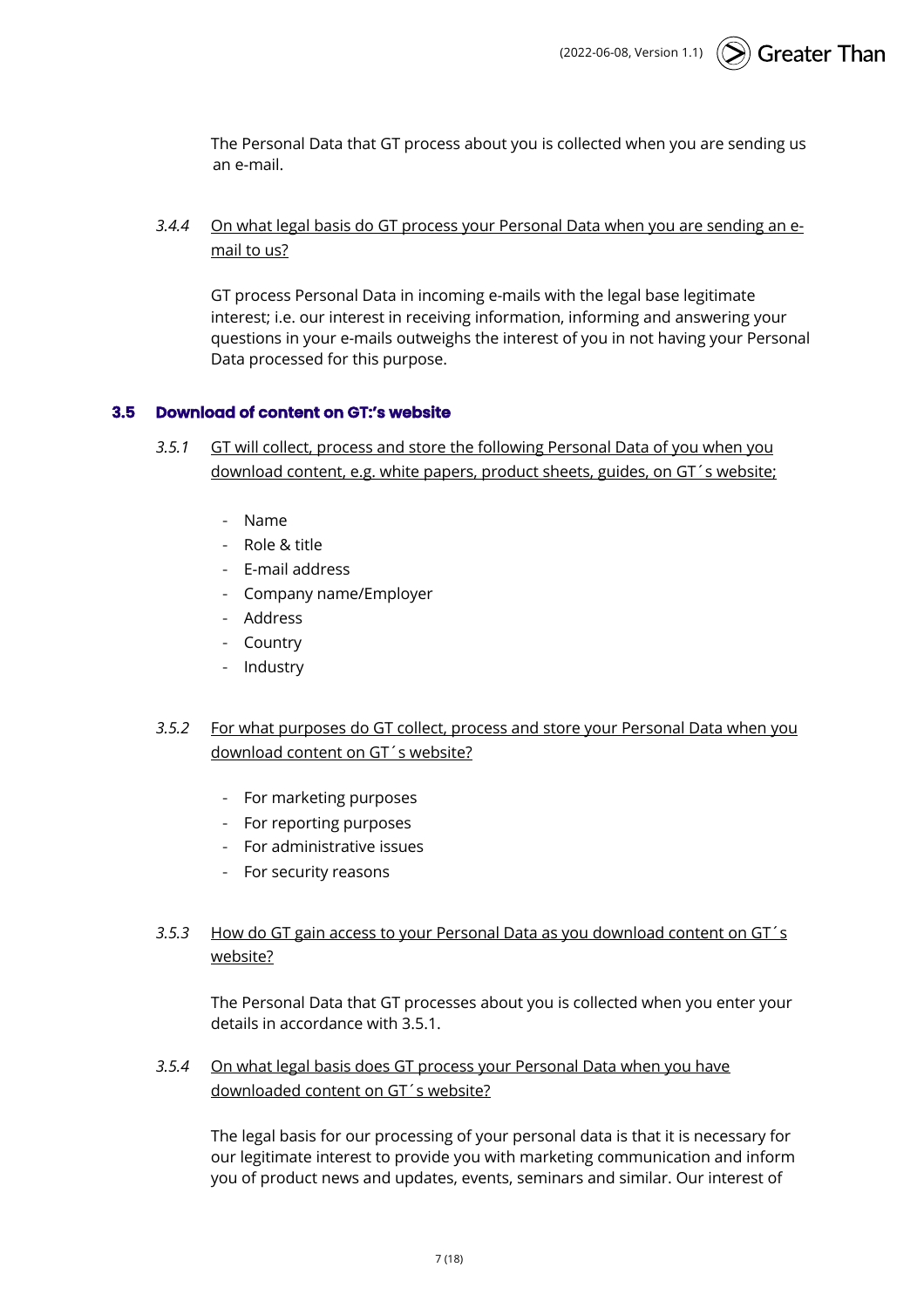$\circled{>}$  Greater Than (2022-06-08, Version 1.1)

processing your personal data to provide the marketing communication overrides your potential interest in protecting your personal privacy, considering the potential benefits that this communication may bring to you or your organization.

You have the right to object at any time to our processing of your personal data for the purpose set out above, by unsubscribing to our marketing communication. If you unsubscribe to our marketing communication, we will not process your personal data for this purpose anymore.

#### **3.6 Shareholders of GT**

- *3.6.1* GT will collect, process and store the following Personal Data of you when you become a shareholder of GT:
	- Name,
	- Address,
	- Postal code,
	- City
	- Country
	- E-mail address
	- Company name, registration number
	- Trading venue,
	- Name of acquired financial instruments, transaction date, volume, price, currency,
	- Any related parties to the shareholder,
	- Number of shares in GT,
	- Share of capital & votes

## *3.6.2* For what purposes do GT collect, process and store your Personal Data when you are a shareholder of GT?

- To fulfil the law (MAR & ABL, Svensk kod för bolagsstyrning, etc)

#### *3.6.3* How do GT gain access to your Personal Data?

The Personal Data that GT process about you is collected when you a buy a financial instrument in GT

## *3.6.4* On what legal basis do GT process your Personal Data when you are a shareholder of GT?

GT process Personal Data in incoming with the legal base; law (MAR, ABL and Svensk kod för bolagsstyrning)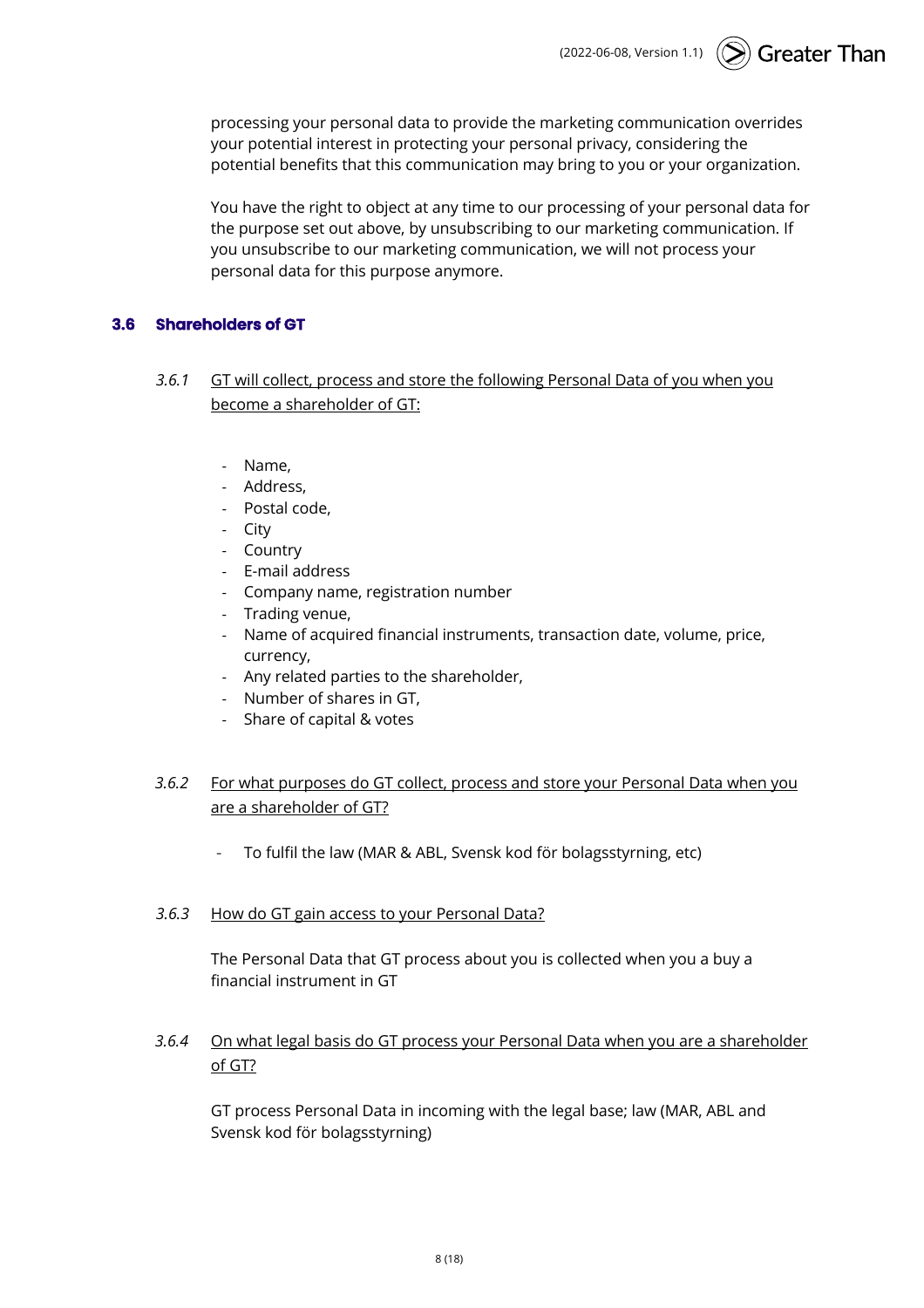## **3.7 Jobseekers**

- *3.7.1* The following Personal Data of you as a jobseeker will GT collect, process and store:
	- Name
	- Address.
	- Postcode
	- City
	- **Country**
	- Title & role
	- Application documents (such as your CV, personal letter, grades, references etc)
	- Grades and references
	- E-mail address and telephone number
	- Salary, eventual bonus and pension expectations
	- Social security number
	- A picture of you
	- A videotaping of you if you're visiting our office
	- Information/judgements about you from your references
	- Eventual test results from personality test
	- Other information which GT need from you as a jobseeker

## *3.7.2* For what purposes do GT collect, process and store your Personal Data as a jobseeker to GT?

- To be able to complete the recruitment process and hire you. GT process the Personal Data you share with us, such as your application and your references, and GT evaluate and select candidates in the process. Furthermore, in some cases GT collect health information, background checks and references. Sometimes health checks need to be done before employment and continuous health checks throughout the employment may occur in certain positions.
- To fulfil GT:s obligation under law or other statues
- For recruitment administrative purposes
- For security and confidentiality issues,
- For quality works and for statistical purposes.
- For possible recruitment of you in the future (which require your consent)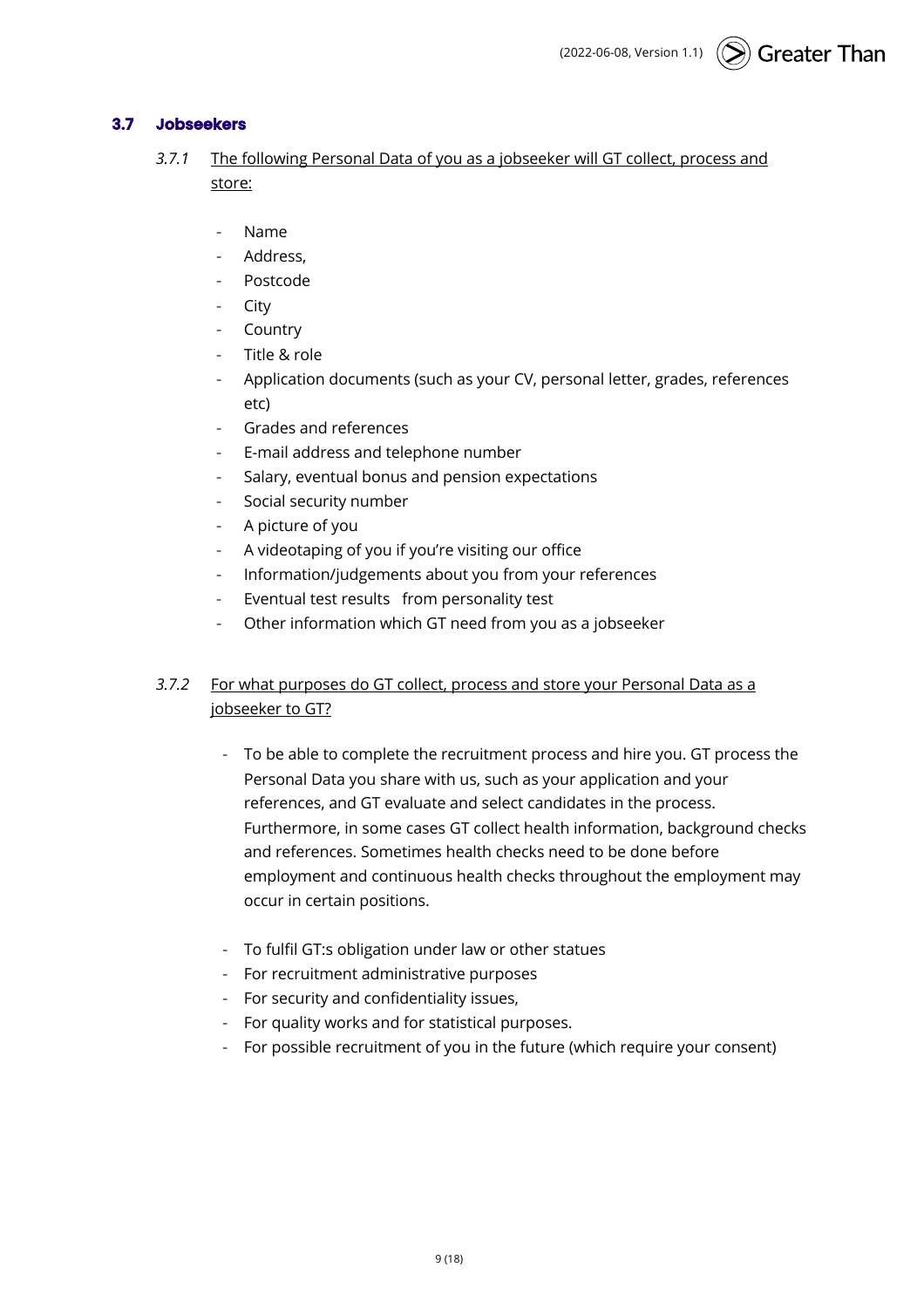#### *3.7.3* How do GT gain access to your Personal Data as a jobseeker?

Most of the Personal Data that GT process about you is collected when you are applying for a job at GT and when we contact your references. GT only ask for your Personal Data that GT needs to have in order to fulfil the recruitment process. Personal Data that you provide GT and that GT do not need for any of the purposes that we process personal information for is deleted promptly. If we tend to keep your Personal Data during a longer time we will ask for your permission. If GT process such information about you to any other extent than described in this Privacy Policy, GT will ensure that we are entitled to do so by law and that you are informed of the processing.

#### *3.7.4* On what legal basis do GT process your Personal Data as a jobseeker?

- GT process your Personal Data in order to perform our obligations both in relation to you as a jobseeker and in relation to you as a member of the public.
- The jobseeker's participation in a personality test due to consent.
- Processing of the Personal Data of the jobseeker in a competence database due to consent
- Saving the jobseeker's Personal Data after the application procedure has been completed due to consent.
- Collecting information on social media about the jobseeker due to legitimate interest. GT's interest in collecting information on social media about the jobseeker in an ongoing recruitment process outweighs the individual's integrity. GT intends not to collect more information than is necessary for this purpose. Collection only takes place from social media accounts that are linked to the jobseeker's professional role.
- Collecting information about the jobseeker from references due to legitimate interest. GT's interest in collecting information from references about the jobseeker in an ongoing recruitment process outweighs the individual's integrity. GT will only collect such information from the references which is necessary to be able to make a decision in the recruitment issue.
- As regards GT's processing of your Personal Data (e.g. video tape of you) for video surveillance of the office space when you are visiting our office it is based on legitimate interest, i.e. our interest in preventing and aggravating crimes by videotaping the visitors at the office outweighs the interest of those visitors in not having their Personal Data processed for this purpose.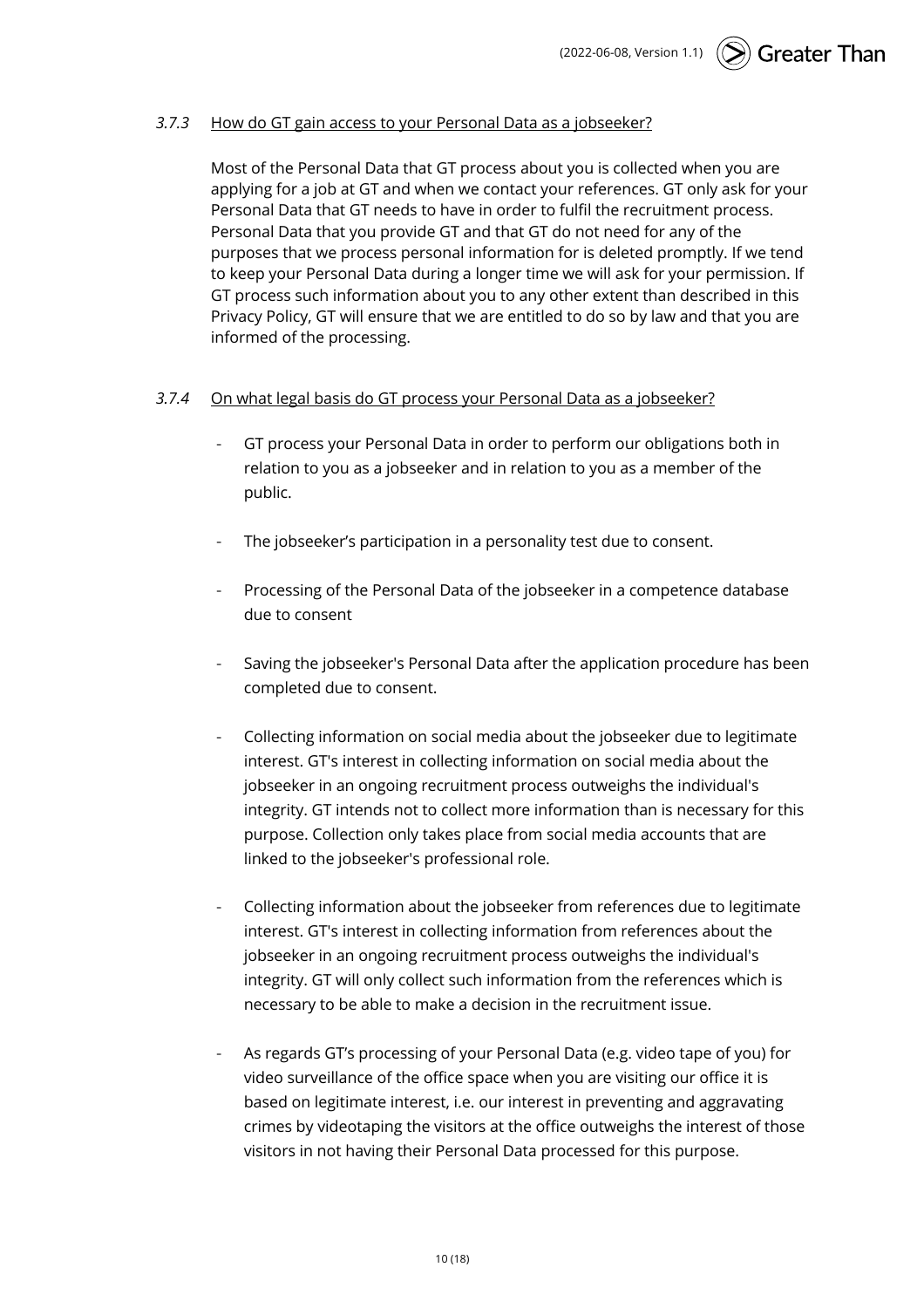#### **3.8 Information about your use of the Products etc**

In addition to the information you provide to GT, we may also collect information about your use of the Products on your device in other ways. GT may, for example, collect:

Log information:

These Personal Data we register for GT´s and our customers', visitors, shareholders and job seekers safety. This information is used only to detect and counter irregularities and sabotage as well as in case of serious suspicion of unfair or criminal behaviour or a serious suspicion of using the IT equipment in violation of the GT's rules.

GT is logging in the following situations for security reasons:

- logging when you are using the customer portal or any other of our service
- logging your e-mail
- logging when you as a customer are connecting to a network
- video surveillance of the office (when you're visiting our office)

GT also collect data for statistical purposes through the Google Analytics service or similar systems (system created by ourselves or by other such as AppFlyer, Microsoft etc) such as when and for how long you use the Products, search terms you enter by the Products, and all information stored in cookies that we have installed on your device for the purpose of facilitating the functionality of the web pages.

- Geographical information

When using the Google Analytics service or similar system, the region and country of the IP address are retrieved for statistical purposes.

- Other information

Other information about your use of the Products, such as the programs and services you use, and how you interact with content offered through a GT Product for the purpose of developing our Products and to determine how we will further develop and prioritise our Products internally.

#### **3.9 Information from third party sources**

GT can receive information about you from public and private actors (in accordance with laws and regulations) which we can combine with other data we receive from or about you. GT may also receive information about you from third party social networking services when you choose to connect to such services.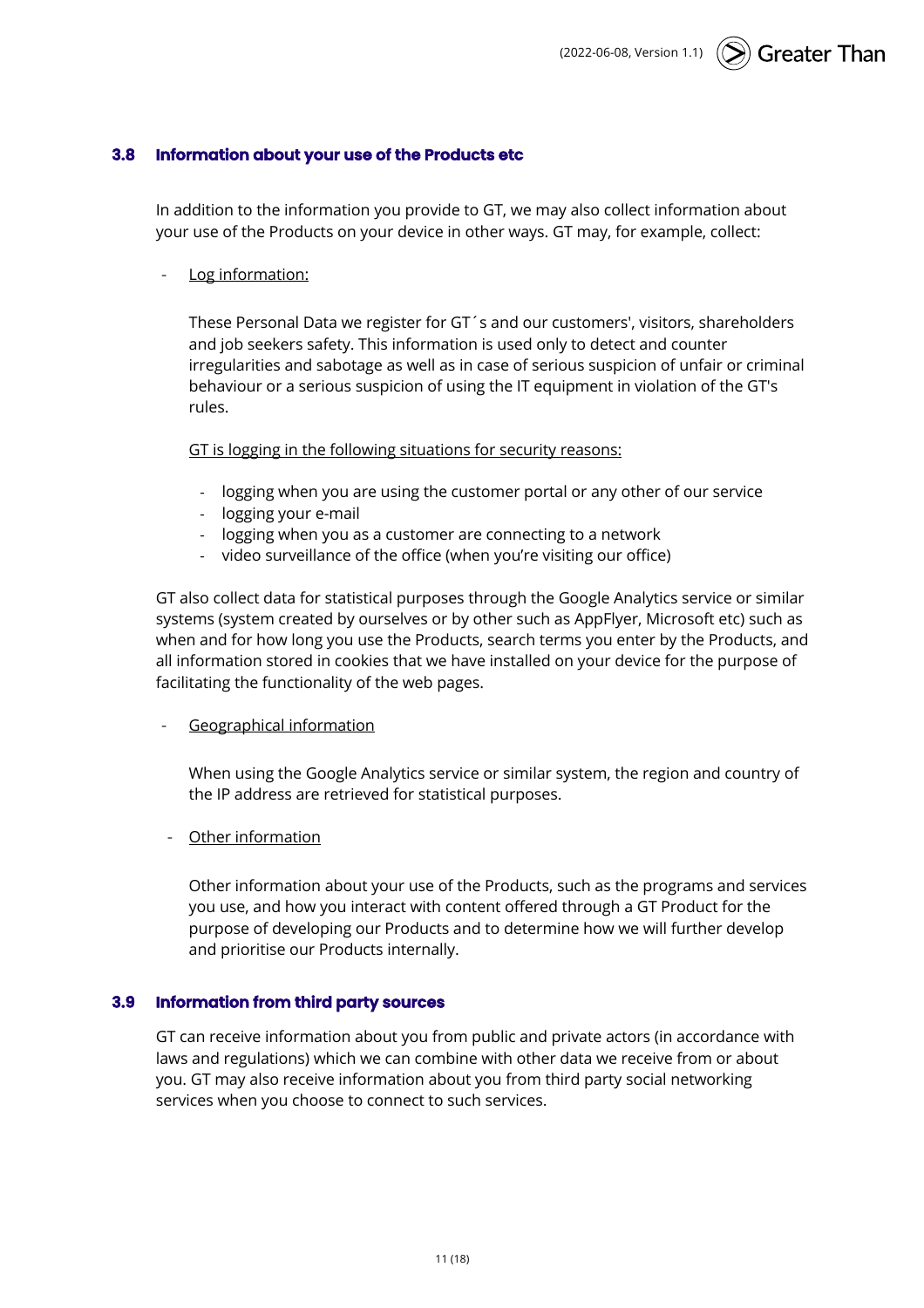# **4. Automated decision making**

Automated decisions in accordance with GDPR mean that the decisions are determined without any manual human impact. GT makes decisions about you based on automated decision-making when you are using GT's products. GT determines for example when using the app the distance of your driving and driving behaviour with automated processes through AI. This information might be the foundation of the deciding of your insurance premium. You have the right to contact us in case you are not satisfied with such an automatic decision.

# **5. For how long time does GT store your Personal Data?**

GT will only store your Personal Data for as long as we need to provide our Services and Products to you and no longer than permitted under GDPR regarding the storage and screening of Personal Data or as evident from any statutory obligation to store the information for a longer period of time. GT continuously evaluates the length of time required for different types of data. When Personal Data is no longer needed, GT will delete or anonymize your data. You withhold the right to contact us if you don't want your Personal Data to be used for direct marketing by contacting us on info@greaterthan.eu.

# **6. What are "cookies" and how does GT use them?**

A cookie is a small text file containing a unique identification number that is transferred from a website to the hard drive of your computer. This unique number identifies your web browser to GT´s computers whenever you visit GT´s websites.

The use of cookies is an industry standard, and cookies are currently used on most major websites. Most web browsers are initially set up to accept cookies. If you prefer, you can reset your browser to notify you when you have received a cookie. You can also set your browser to refuse to accept cookies altogether.

While GT does not require you to use cookies, keep in mind that certain services will not function properly if you set your browser to refuse all cookies. To help serve you better, GT generally uses cookies to identify return visitors. Cookies let us remember your web browser so we can provide personalized Services. Cookies also allow us to identify GT members who are returning to the site.

For more information about how we use cookies on the GT´s websites, please see our Cookie Policy.

## **7. Is there any transfer of your Personal Data to third parties?**

**7.1** GT will not sell, exchange or license any Personal Data about you beyond what is being stated in this Privacy Policy, if we are not obliged by law due to a demand by a governmental agency, court decision or if we received your consent to do so. Companies belonging to the GT Group may process Personal Data in accordance with General Data Protection legislation and for the purposes stated in this Privacy Policy. Your Personal Data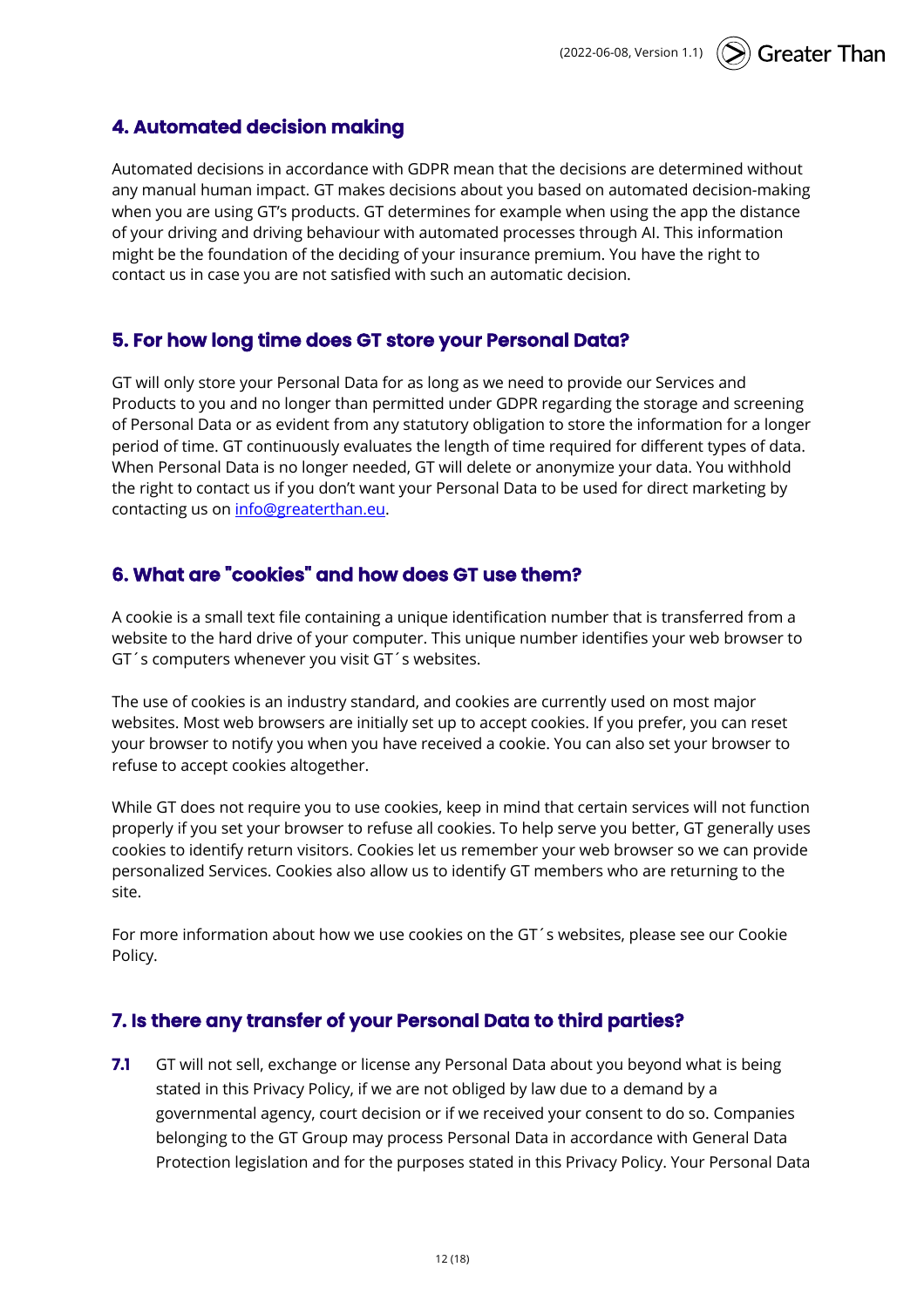will be handled by authorized personnel within the GT Group to the extent required for the processing. The Personal Data will never be available to all employees of GT, but only to a limited number of authorized persons who need access to the Personal Data to perform their tasks. GT also use external parties to help us process your Personal Data on our behalf (Personal Data processor). When GT hire Personal Data processors, we always ensure by agreement that your Personal Data is protected in an appropriate manner and processed in accordance with current data protection legislation.

- **7.2** By using the Services and Products your Personal Data may be collected, processed, stored and transferred by GT to the following authorities, partners and suppliers:
	- Insurance companies and other partners: GT may need to share your information with insurance companies and other partners to GT in order to provide our Services and Products to you.
	- Social Media: Such as Facebook, Instagram, Linkedin, Twitter etc. If you contact GT via social media your personal information will also be collected and processed by these companies, in accordance with their data protection information.
	- Service providers and subcontractors: GT have a number of service providers in order for our activity to function. Suppliers and subcontractors of GT are companies that only have the right to process the personal data they receive from GT on behalf of GT, so-called personal data processors. Examples of such suppliers and subcontractors are cloud service companies within Europe (Microsoft), suppliers of financial systems, accounting and bookkeeping companies, software and data storage providers, payment service providers, companies protecting our systems and services and business consultants.
	- Banks and payment service providers: Payment service providers and banks provide services to you and GT to carry out and administer electronic payments through a variety of payment methods, such as credit cards and bank-based payment methods such as direct debit and bank transfer
	- Analytics Services: When you use Analytics Services, your personal information will be shared with Google.
	- Debt collection companies: GT may need to share personal information when we sell, or give orders to collect, overdue unpaid debts with a debt collection company.
	- Advertising partners: For example, our ad partners which help us facilitate tailored advertising: This is when we use third party information to tailor ads to be more relevant to you (also known as interest based advertising).
	- Marketing Partners: To promote GT with our partners. We share some personal data with these partners where necessary to enable you to participate in GT promotions, including trials or other bundled offers, to promote GT in media and advertising published on other online services, to help us and our partners to measure the effectiveness of GT promotions such as marketing or sponsorship partners.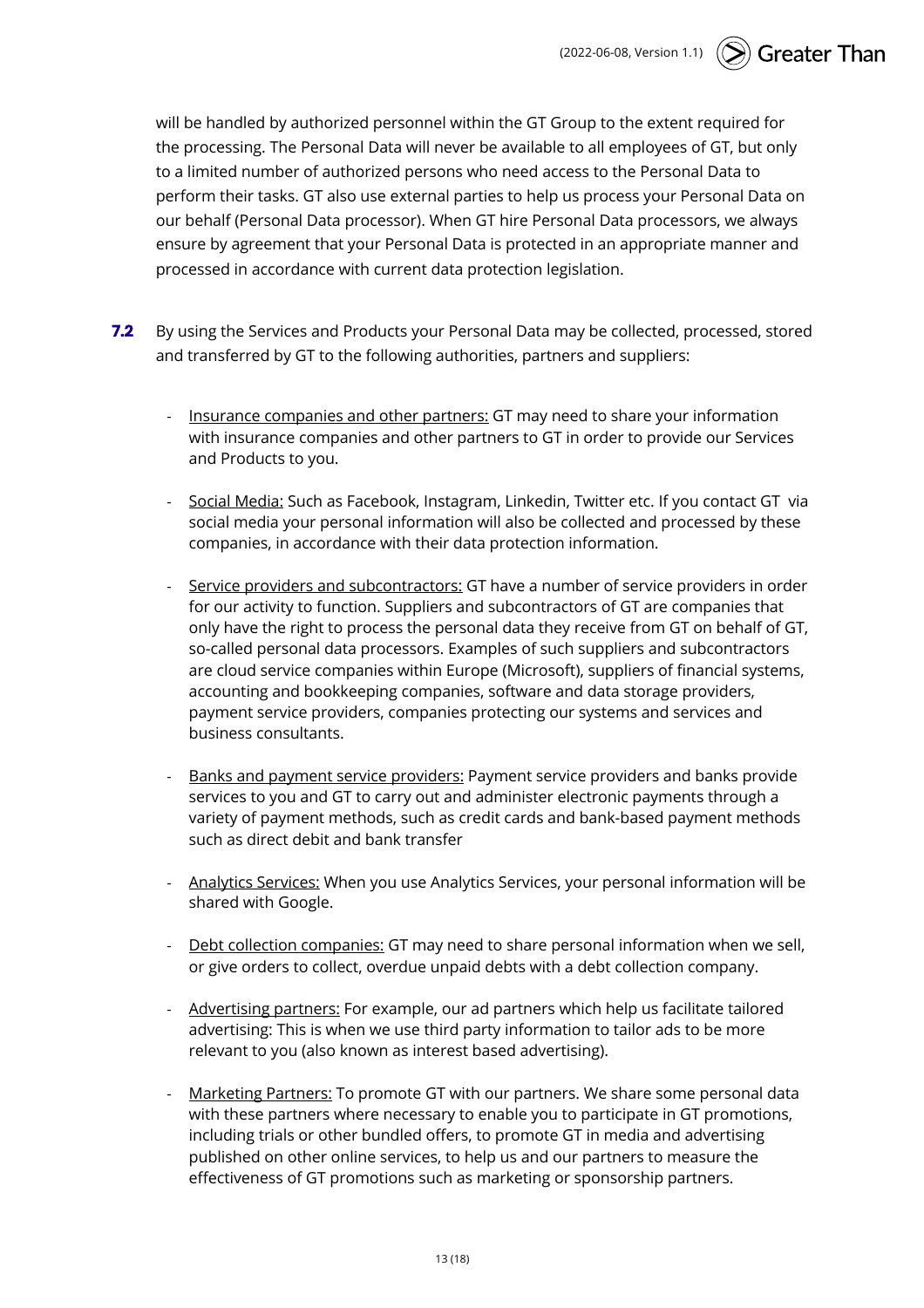**Greater Than** (2022-06-08, Version 1.1)

- Other partner sharing: We may share personal data with partners within different areas to help us understand and improve the performance of our business, products and partnerships.
- Recruitment companies: When you apply for a work at GT we may share your personal data with recruitment companies.
- Academic researchers: For activities such as statistical analysis and academic study, but only in a pseudonymised format. Pseudonymised data is where your data is identified by a code rather than your name or other information that directly identifies you.
- Companies within GT Group. GT has subsidiaries and offices in other countries such as UK, Singapore, USA, Japan etc. GT may disclose personal data to these subsidiaries and vice versa.
- Authorities and financial institutions: GT may provide necessary information to authorities such as the stock market, banks, IMY, the Swedish Tax Authority or other authorities.
- Law enforcement and other authorities: GT may need to share personal data with courts and other authorities to comply with a legal obligation, to respond to a valid legal process (such as a search warrant, court order, or subpoena) for our own or a third party's justifiable interest, relating to: national security, law enforcement, litigation (a court case), criminal investigation, protecting someone's safety, preventing death or imminent bodily harm.
- Purchasers of GT:s business: Where GT sell or negotiate to sell its business to a buyer or possible buyer. In this situation, GT will continue to ensure that your personal data is kept confidential. We'll give you notice before your personal data is transferred to the buyer or a different privacy policy starts to apply.
- **7.3** GT ensures that an adequate level of protection as per the applicable Personal Data legislation is fulfilled upon such transfer of Personal Data to another country and/or organisation. To the extent that GT transfers Personal Data to a non-EU country which, according to the European Commission, does not achieve an adequate level of protection, GT will ensure that the transfer is subject to applicable model clauses or standard safeguards regulations adopted by the European Commission. This also applies, where applicable, to transfer to any Personal Data processor, who processes Personal Data for the purposes stated in this Privacy Policy on behalf of GT.
- **7.4** Except as provided in this Privacy Policy, GT will not transfer your Personal Data to other third parties.
- **7.5** GT maintains strict physical, electronic and administrative security measures to protect your Personal Data in accordance with applicable rules. This means that GT regularly review their security and screening policies for the processing of the Personal Data.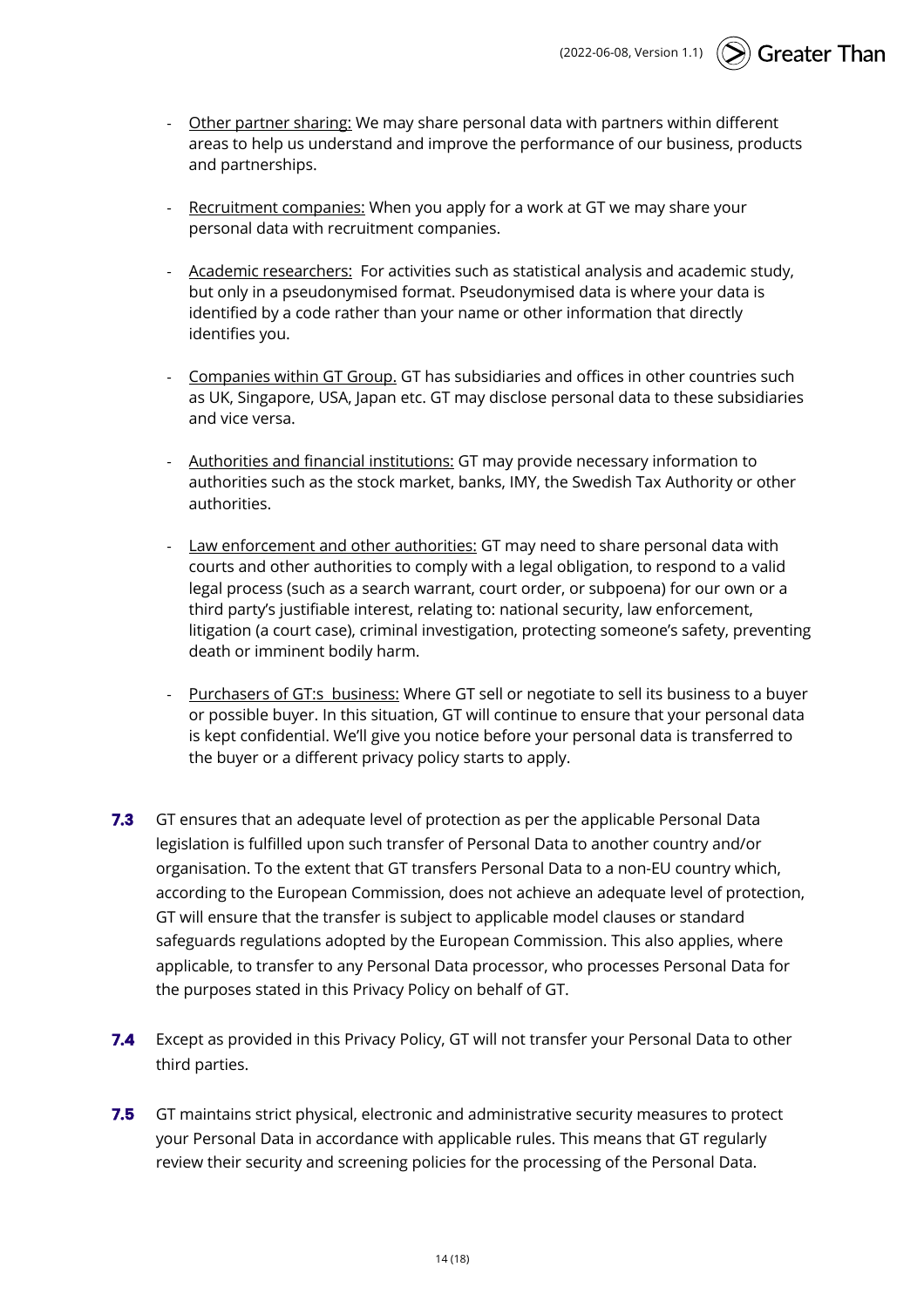# **8. How does GT protects your Personal Data?**

GT takes the necessary and appropriate technical and organizational measures to protect your Personal Data and ensure that General Data Protection regulation are complied with in the handling of your Personal Data. The security measures GT use may include access control, logging, physical security in datahalls, use of firewalls, pseudonymization, encryption, detailed instructions and training for personnel concerning the protection of Personal Data and careful consideration when choosing service providers who process the Personal Data on our behalf. Your information is stored in our protected IT systems and networks. Access is restricted to authorized personnel only.

# **9. Who is responsible for the information you provide to third parties, the use of social media etc?**

- **9.1** The information you choose to disclose to third parties is not covered by GT's Privacy Policy. You are responsible for the information that you provide to third parties such as on Linkedin, Facebook and Twitter.
- **9.2** Some of GT's Services may be accessed through third party services and platforms such as Facebook, Twitter, Google and Linkedin. You should be aware that GT has no control over, nor is responsible for, the processing of Personal Data by such third parties. GT's Services may also contain links to third party services or websites. If you use such links, you leave GT's Services. GT has no control over such third party services or websites (nor their content), nor is it in any way responsible for these.
- **9.3** GT can provide features that allow you to share information in your social networks and interact with us.

# **10. Your right to withdraw your consent**

- **10.1** If you have given your consent for GT's Personal Data processing, you have the right to withdraw your consent (but not retroactively) at any time for the processing of your Personal Data. To this end, it is sufficient to send an email to: info@greatherthan.eu
- **10.2** Once you have withdrawn your consent, GT will only use the information that have to be processed to provide the Services and we will refrain from any other processing.
- **10.3** You also have the right to request that we remove any Personal Data that may be linked to you as a natural person by destroying or disidentifying them.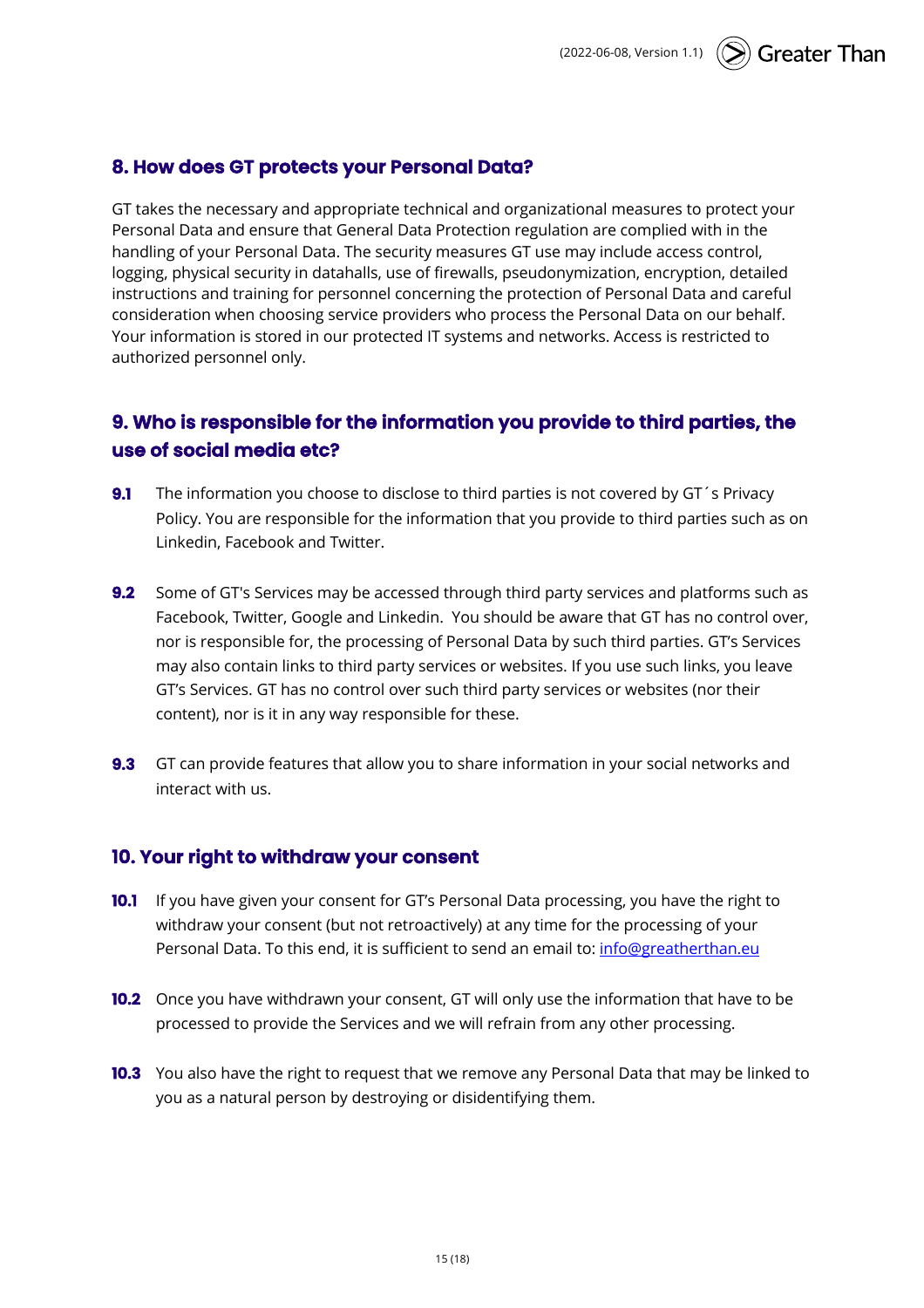# **11. Changes to this Privacy Policy**

GT reserves the right to make changes and/or additions to this Privacy Policy from time to time. For example if applicable law changes or if we change our Products in a way that affects our processing of your Personal Data. Information about any changes and/or additions will be notified to you via our website; https://greaterthan.eu/about-us/legal/policy-archive/.

# **12. Your rights**

- Right of access You have the right of access to your Personal Data, which means that you have the right to receive confirmation from GT of whether your Personal Data is processed and if so you also have the right to access to your Personal Data at GT by so-called register extracts.
- Right to correction You have the right to get your Personal Data corrected or supplemented by GT.
- Right to delete You have the right to have your Personal Data deleted, if
	- the Personal Data are no longer necessary for the purposes for which they are processed,
	- you withdraw your consent for certain processing and thereafter there is no legal basis for GT to process your Personal Data,
	- your Personal Data has been processed illegally, or
	- the processing of your Personal Data is not necessary to meet applicable legal requirements, to be able to establish, assert or defend legal claims and / or permitted for archival, research or statistical purposes.
- Right to withdraw your consent If you have given special consent to GT of processing your Personal Data, you always have the right to withdraw your consent.
- Right to object regarding balancing of interests When processing of your Personal Data takes place with the support of the legal ground; balancing of interests, you have the right to object to the treatment of your Personal Data at any time. GT will then make a new balance of interests and will only continue the treatment, despite your objection, if we can demonstrate compelling legitimate interests that outweigh your interests.
- Right to object to direct marketing You have the right to object at any time to the processing of your Personal Data for direct marketing. Then GT will no longer process the Personal Data for such purposes.
- Right to restriction You have the right to have the processing of your Personal Data restricted if you, among other things, disputes the accuracy of the information, or if you have objected to processing as above, in both cases during the time GT are investigating and checking your request.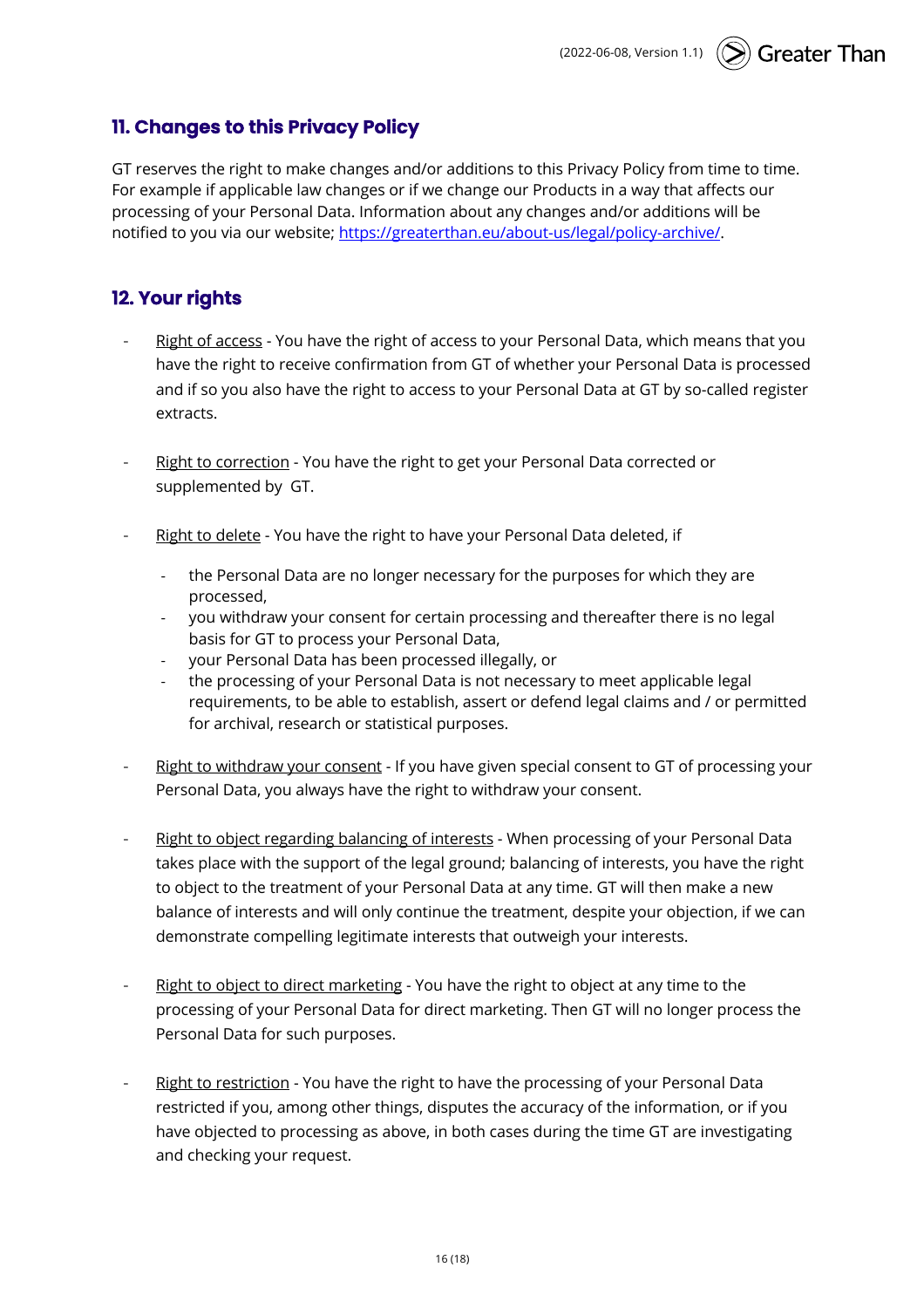- Right not to be subject to an automated decision If GT have made a decision about you that is based entirely on an automated process with no physical persons involved and the decision has legal consequences or otherwise significantly affects you, you can request that the decision be reconsidered by GT through renewed and individual assessment. This applies if we cannot demonstrate that an automated decision is necessary to enter into or implement an agreement between you and GT.
- Right to Personal Data portability You have the right to Personal Data portability, which means that under certain circumstances you have the right to receive such Personal Data about you that you have provided to GT, in order for you to be able to transfer the Personal Data to another personal data controller.
- Right to complain to the supervisory authority You have the right to complain to the Swedish Authority for Privacy Protection, https://www.imy.se/kontakta-oss or other competent supervisory authority in the country in question if you believe that GT process your Personal Data in violation of applicable data protection legislation.

If you wish to exercise any of your rights above, please contact us via info@greatherthan.eu.

## **13. Contact information**

If you have questions about GT´s processing of your Personal Data, or if you want to exercise your statutory rights as described above in this Privacy Policy, you are welcome to contact us at the following address and e-mail address:

Greater Than AB Karlavägen 60 11449 Stockholm E-mail: info@greatherthan.eu